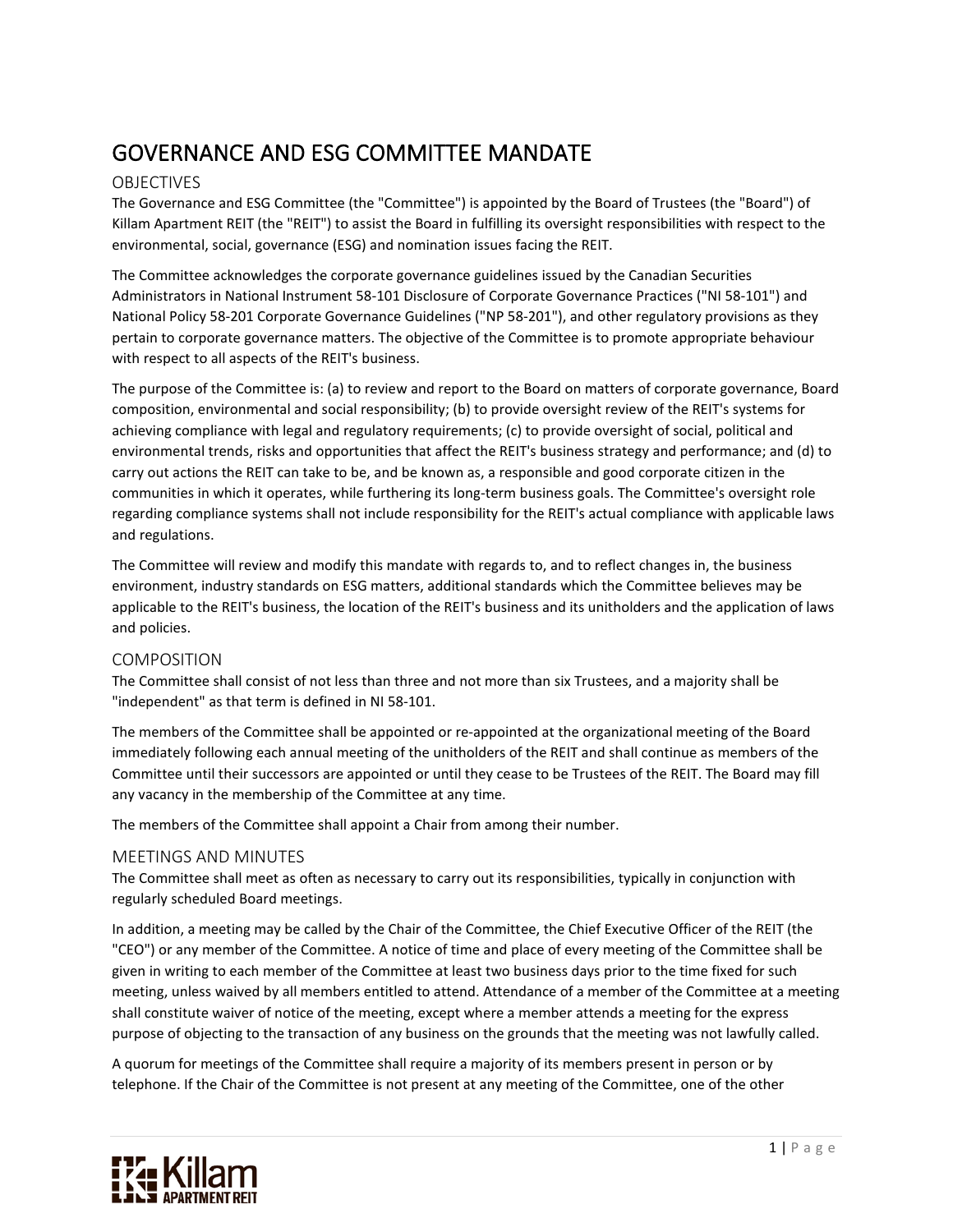members of the Committee present at the meeting will be chosen to preside by a majority of the members of the Committee present at that meeting.

The CEO shall be available to advise the Committee, shall receive notice of meetings and may attend meetings of the Committee at the invitation of the Chair. Other Management representatives shall be invited to attend as necessary. Notwithstanding the foregoing, the Chair of the Committee shall hold in camera sessions, without Management present, at every meeting of the Committee.

Decisions of the Committee shall be determined by a majority of the votes cast.

The Committee shall appoint a member of the Committee, other officer of the REIT, or legal counsel to act as secretary at each meeting for the purpose of recording the minutes of each meeting.

The Committee shall provide the Board with a summary of all meetings together with a copy of the minutes from such meetings. Where minutes have not yet been prepared, the Chair shall provide the Board with oral reports on the activities of the Committee. All information reviewed and discussed by the Committee at any meeting shall be referred to in the minutes and made available for examination by the Board upon request to the Chair.

## SCOPE, DUTIES AND RESPONSIBILITIES *Mandatory Duties*

Pursuant to NI 58-101 and NP 58-201, the Committee is required to:

- I. Bring to the attention of the Board such corporate governance issues as are necessary for the proper governance of the REIT and to develop the approach of the REIT in matters of corporate governance, including the written statement of corporate governance principles applicable to the REIT as set forth in the REIT's annual information circular, and to make recommendations to the Board with respect to all such matters.
- II. Assess and report to the Board in respect of matters relating to the ongoing composition of the Board, including:
	- a. recommending to the Board criteria for the composition of the Board and the selection of Trustees;
	- b. assessing the competencies and skills each existing Trustee should possess;
	- c. considering the appropriate size of the Board, with a view to facilitating effective decision making;
	- d. identifying, either directly or with the assistance of a search firm, candidates for membership on the Board and reviewing their competencies and skills, including their ability to satisfy the criteria approved by the Board and their ability to devote sufficient time and resources to their duties as a Trustee; and
	- e. establishing, implementing and executing procedures to evaluate the independence, performance and effectiveness of the Board, Board committees, all individual Trustees, the Chair and Committee Chairs (other than this Committee Chair) and review with the Board on an annual basis the results of the assessment.
- III. Review succession planning issues with respect to the members of the Board and, upon the retirement of the Chair, make a recommendation to the Board with respect to the appointment of a new Chair.
- IV. Review and periodically reassess a position description for the Chair.
- V. Establish structures and procedures to permit the Board to function independently of Management.

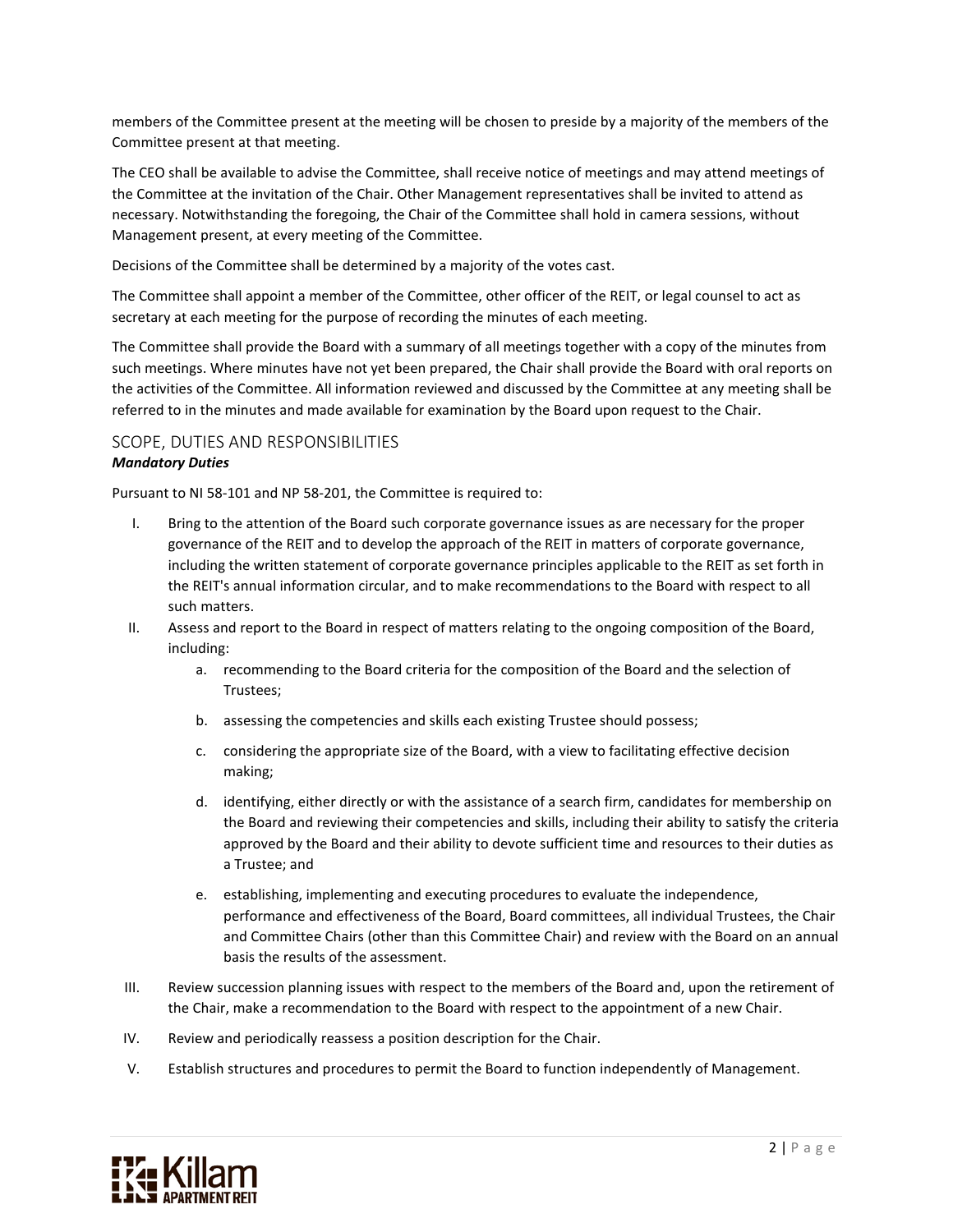- VI. Recommend Board committees and their composition, including the independence of the members nominated thereto; review the need for, and the performance and suitability of, those committees; and make such adjustments as are deemed necessary from time to time, all in conjunction with the Chair and the relevant committees of the Board.
- VII. Oversee the development, implementation and disclosure of the ongoing Trustee education program including, as appropriate, education sessions on the REIT's business by way of presentations and operating site visits, individual or group education sessions from internal personnel or external consultants on topics of importance to Trustees and the REIT, and recommended formal educational opportunities through appropriate organizations to be made available to individual Trustees and paid for by the REIT.
- VIII. Assess and report to the Board with respect to the new Trustees' orientation program of the REIT.
- IX. Monitor compliance with, and review and approve, if considered appropriate, all proposed waivers to the REIT's Code of Business Conduct and Ethics.
- X. Conduct an annual performance evaluation of the Committee and each of its members.

#### *Discretionary Duties*

The Committee's responsibilities may, at the Committee's discretion, also include the following (provided that some of the following functions might be assumed from time to time by other committees of the Board as Board priorities and resources permit):

- I. Monitor and assess the effectiveness of the ESG policies and procedures of the REIT.
- II. In conjunction with the Compensation Committee, oversee the evaluation of, and report to the Board on, the performance of the management of the REIT.
- III. In conjunction with the Compensation Committee, monitor, evaluate and report to the Board with respect to the performance and accountability of the CEO, including the setting of short term and longterm corporate objectives and performance management indicators.
- IV. In the context of an overall corporate budget approved by the Board, recommend to the Board the appointment of officers on behalf of the REIT and other key employees.
- V. Ensure that the REIT's governance practices are fully disclosed in the REIT's management information circular or annual information form, as appropriate.
- VI. Review the policies, programs and practices of the REIT and monitor the adequacy of compliance systems in the following areas:
	- a. corporate and securities law (including insider trading and self-dealing);
	- b. environmental law;
	- c. stock exchange listing standards;
	- d. anti-trust and competition law;
	- e. regulation of employment practices;
	- f. code of business conduct and ethics;
	- g. corporate policy on conflicts of interest;
	- h. corporate policy with respect to communications and disclosure; and